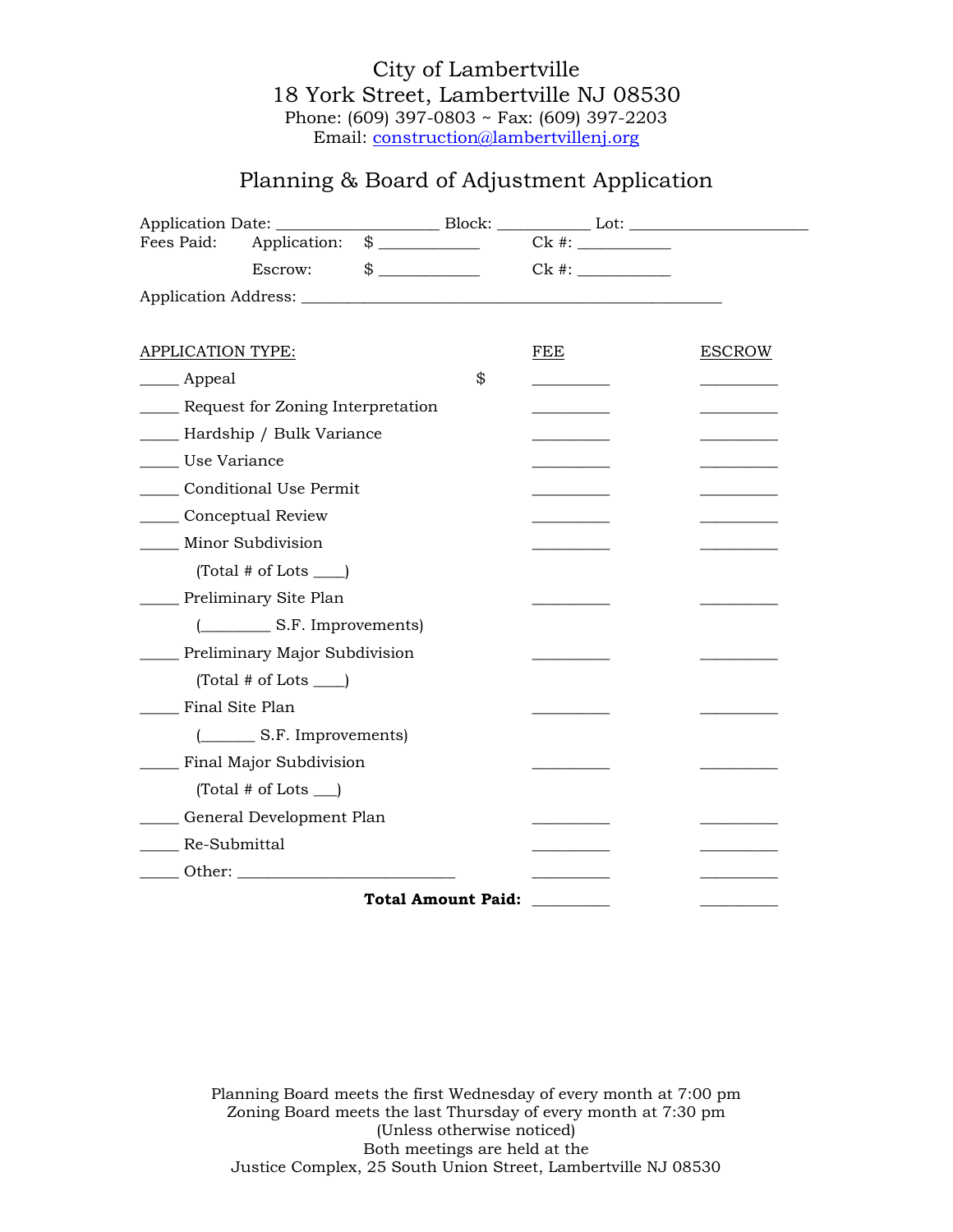# Planning & Board of Adjustment Application

| Name of Owner:                 |                                                                                                                                                                                                                                      |  |  |  |  |  |
|--------------------------------|--------------------------------------------------------------------------------------------------------------------------------------------------------------------------------------------------------------------------------------|--|--|--|--|--|
| Address:                       |                                                                                                                                                                                                                                      |  |  |  |  |  |
| Telephone: (                   | <u>Email:</u> Email: Email: Email: Email: Email: Email: Email: Email: Email: Email: Email: Email: Email: Email: Email: Email: Email: Email: Email: Email: Email: Email: Email: Email: Email: Email: Email: Email: Email: Email: Ema  |  |  |  |  |  |
|                                | I have reviewed this application & accompanying documentation & consent to filing of the<br>same with the City of Lambertville Planning Board / Zoning Board                                                                         |  |  |  |  |  |
| Owner's Signature              | Date                                                                                                                                                                                                                                 |  |  |  |  |  |
|                                | Name of Applicant (if different from owner): ___________________________________                                                                                                                                                     |  |  |  |  |  |
| Address:                       |                                                                                                                                                                                                                                      |  |  |  |  |  |
| Telephone: (<br>$\Box$         |                                                                                                                                                                                                                                      |  |  |  |  |  |
|                                | Applicant's Signature                                                                                                                                                                                                                |  |  |  |  |  |
| Name of Attorney:<br>Address:  |                                                                                                                                                                                                                                      |  |  |  |  |  |
| Telephone: (<br>$\overline{ }$ | <u>Email: Email: Email: Email: Email: Email: Email: Email: Email: Email: Email: Email: Email: Email: Email: Email: Email: Email: Email: Email: Email: Email: Email: Email: Email: Email: Email: Email: Email: Email: Email: Emai</u> |  |  |  |  |  |
| Name of Engineer:<br>Address:  |                                                                                                                                                                                                                                      |  |  |  |  |  |
| Telephone: (<br>$\mathbf{I}$   |                                                                                                                                                                                                                                      |  |  |  |  |  |
| Name of Applicant's Agent:     |                                                                                                                                                                                                                                      |  |  |  |  |  |
| Address:                       |                                                                                                                                                                                                                                      |  |  |  |  |  |
| Telephone: ()                  | <u>Email:</u> Email: Email: Email: Email: Email: Email: Email: Email: Email: Email: Email: Email: Email: Email: Email: Email: Email: Email: Email: Email: Email: Email: Email: Email: Email: Email: Email: Email: Email: Email: Ema  |  |  |  |  |  |
|                                | Planning Board meets the first Wednesday of every month at 7:00 pm                                                                                                                                                                   |  |  |  |  |  |

Zoning Board meets the last Thursday of every month at 7:30 pm (Unless otherwise noticed) Both meetings are held at the Justice Complex, 25 South Union Street, Lambertville NJ 08530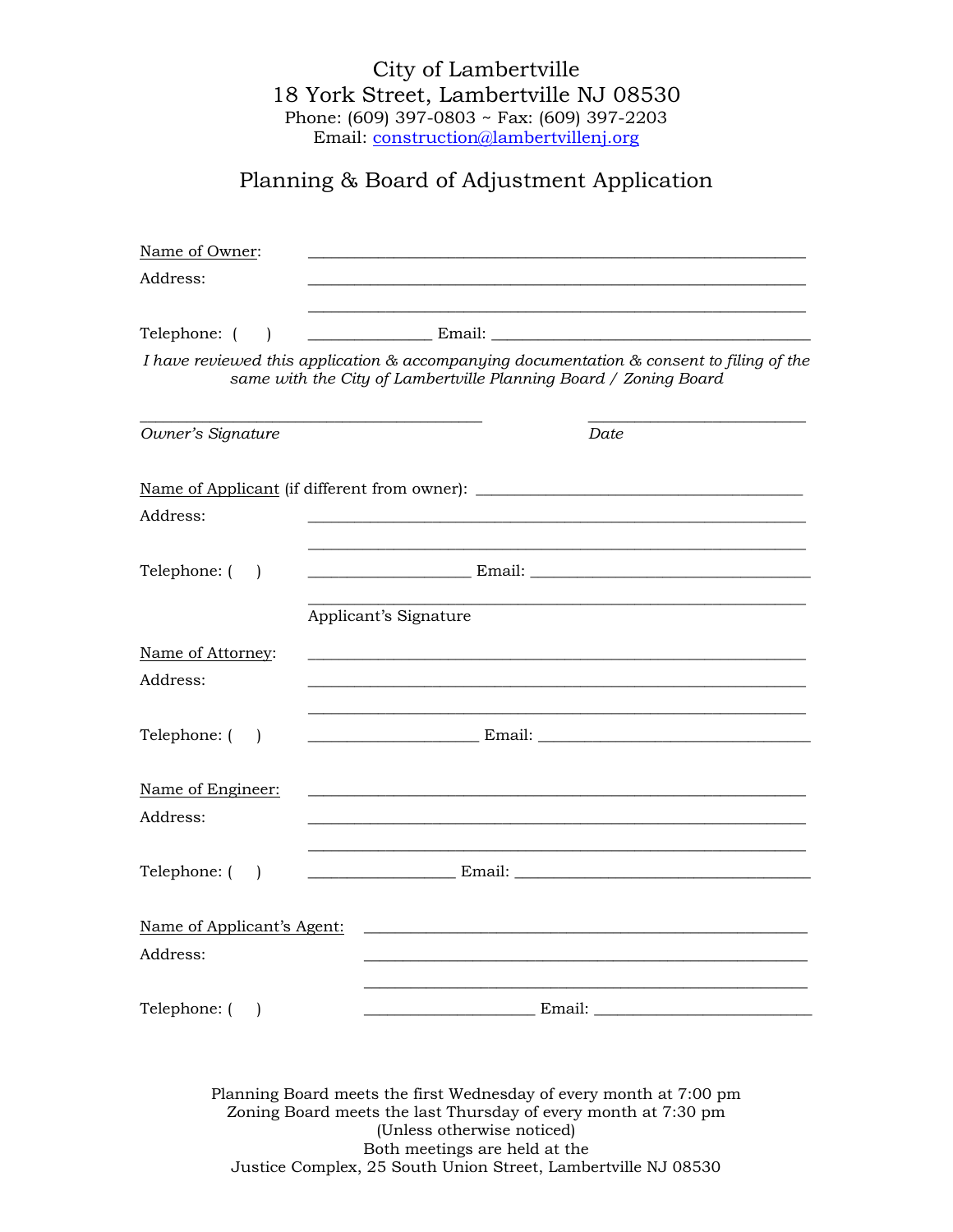# Planning & Board of Adjustment Application

|                                                                                                                                                                                                                                                                                                       | I do hereby appoint __________________________ to perform all duties as maybe required to |        |          |  |  |
|-------------------------------------------------------------------------------------------------------------------------------------------------------------------------------------------------------------------------------------------------------------------------------------------------------|-------------------------------------------------------------------------------------------|--------|----------|--|--|
| Agent's Name (please print)<br>Prosecute this application before the designated agencies & departments of the City. I<br>do further acknowledge my agent will be the sole recipient of all documentation<br>(reports, agendas, etc.) produced by the City of Lambertville with regard to this matter. |                                                                                           |        |          |  |  |
| Applicant's Signature                                                                                                                                                                                                                                                                                 |                                                                                           | Date   |          |  |  |
| Owners' Signature                                                                                                                                                                                                                                                                                     | Date                                                                                      |        |          |  |  |
| <b>Property Information</b>                                                                                                                                                                                                                                                                           |                                                                                           |        |          |  |  |
|                                                                                                                                                                                                                                                                                                       |                                                                                           |        |          |  |  |
|                                                                                                                                                                                                                                                                                                       |                                                                                           |        |          |  |  |
| Property Dimensions, etc.:                                                                                                                                                                                                                                                                            |                                                                                           |        |          |  |  |
|                                                                                                                                                                                                                                                                                                       | Minimum                                                                                   | Actual | Proposed |  |  |
| Lot Area                                                                                                                                                                                                                                                                                              |                                                                                           |        |          |  |  |
| Lot Width at Street                                                                                                                                                                                                                                                                                   |                                                                                           |        |          |  |  |
| Lot Width of Setback Line                                                                                                                                                                                                                                                                             |                                                                                           |        |          |  |  |
| Lot Depth                                                                                                                                                                                                                                                                                             | <u> La Carlo Carlo Carlo Ca</u>                                                           |        |          |  |  |
| <b>Front Setback</b>                                                                                                                                                                                                                                                                                  |                                                                                           |        |          |  |  |
| Left Side Setback                                                                                                                                                                                                                                                                                     |                                                                                           |        |          |  |  |
| Right Side Setback                                                                                                                                                                                                                                                                                    |                                                                                           |        |          |  |  |
| Rear Yard Setback                                                                                                                                                                                                                                                                                     |                                                                                           |        |          |  |  |
| Maximum Bldg Height                                                                                                                                                                                                                                                                                   |                                                                                           |        |          |  |  |
| Structures, Blacktop & Other                                                                                                                                                                                                                                                                          |                                                                                           |        |          |  |  |
| Coverage (SF)                                                                                                                                                                                                                                                                                         |                                                                                           |        |          |  |  |
| Lot Coverage %                                                                                                                                                                                                                                                                                        |                                                                                           |        |          |  |  |

1. Is the property a corner lot?

 $\overline{\phantom{a}}$  , where  $\overline{\phantom{a}}$ 

2. Date this Applicant acquired the property or an interest in the property:

\_\_\_\_\_\_\_\_\_\_\_\_\_\_\_\_\_\_\_\_\_\_\_\_\_\_\_\_\_\_\_\_\_\_\_\_\_\_\_\_\_\_\_\_\_\_\_\_\_\_\_\_\_\_\_\_\_\_

Planning Board meets the first Wednesday of every month at 7:00 pm Zoning Board meets the last Thursday of every month at 7:30 pm (Unless otherwise noticed) Both meetings are held at the Justice Complex, 25 South Union Street, Lambertville NJ 08530